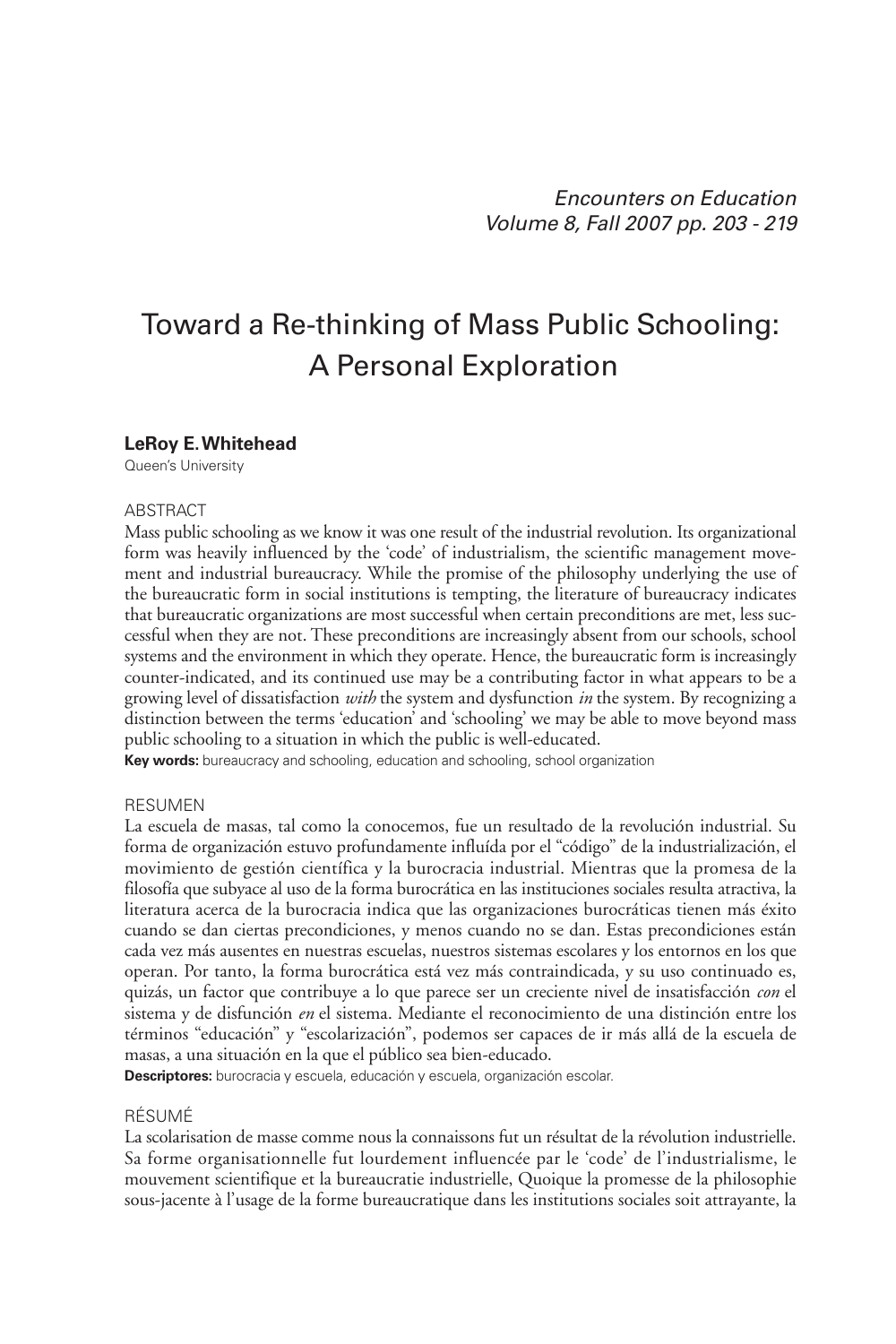littérature de la bureaucratie indique que les organisations bureaucratiques sont le plus réussies quand certaines conditions préalables existent, et moins, quand elles sont absentes. Ces préconditions sont de plus en plus absentes de nos écoles, de nos systèmes scolaires et de l'environnement dans lequel ils opèrent. Donc la forme bureaucratique est de plus en plus contreindiquée, et la continuation de son usage peut être un facteur annexe dans ce qui apparaît être un niveau grandissant d'insatisfaction du système et de dysfonction au sein du système. En reconnaissant une distinction entre les termes 'éducation' et scolarisation' peut-être pourronsnous devenir capables de dépasser l'instruction publique de masse et arriver à une situation où le public est bien-éduqué.

**Mots-clés:** bureaucratie et scolarisation, éducation et scolarisation, organisation scolaire.

FOR ANY THEORY AND SET OF PRACTICES is dogmatic which is not based upon<br>critical examination of its own underlying principles.

– John Dewey, *Education and Experience*

As the saying goes, there is both good news and bad news. The good news is that our system of mass public education is helping more people learn how to read and write than ever before in history. More students are graduating from secondary school than ever before, and more are proceeding to post-secondary education than ever before. The bad news is that there are disquieting indicators of significant dissatisfaction *with* our school system on the part of parents, students and the general public, and indicators of dysfunction *within* the system. To use an aeronautical metaphor, we are beginning to see cracks in the fuselage of our school system. The organizational equivalent of metal fatigue is beginning to set in.

It would be overly simplistic to attribute such dissatisfaction and dysfunction to any single cause: clearly there are very likely multiple causes. However, I believe that at least some of the problems we are now encountering are attributable, at least in part, to a growing mismatch between the increasingly centralized, increasingly bureaucratic organizational structure of the system on the one hand, and the radically changing social and political environment in which the schools operate on the other. I fear that if we do not begin to re-think the way we currently organize for education, the mismatch, and the dissatisfaction and dysfunction arising from it, will continue to grow, leading eventually to disastrous results. At the very least we will lose the benefits for both individuals and society that a more open and innovative approach to education might provide.

In this brief, exploratory essay, I will first point to what I consider to be some of the leading kinds of indicators that constitute evidence of the dissatisfaction and dysfunction, hence evidence of the mismatch, of which I write. Second, I will sketch the basic outline of an argument grounded in organization theory that can link the current factory school model and the bureaucratic organizational structure of the school system to the indicators, though a complete elaboration of both the argument and the linkages would require a much longer discussion than is possible here. The reader will have to contribute some of the effort at this point. I will suggest that we draw a distinction between education and schooling, in the hope that recognizing a difference between the two concepts, and more clearly delineating the relationship between them, will help us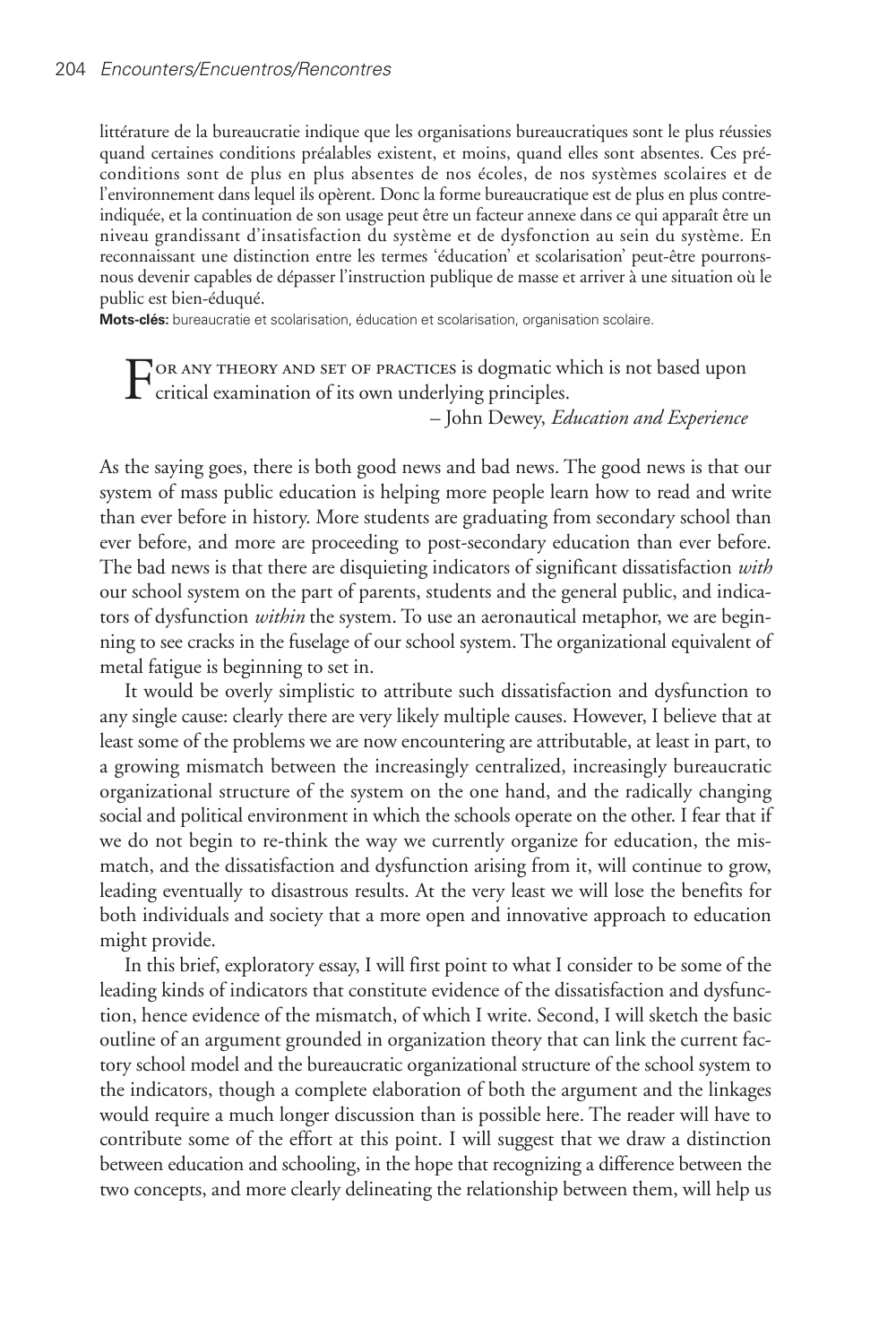move beyond mass public schooling to a situation in which the public, *en masse,* become well-educated. My intent in this essay is simply to show that there is enough of a case to warrant undertaking a full and detailed discussion of the issues. Using a legal simile, this essay should be considered akin to a preliminary hearing for the purpose of considering whether there is sufficient evidence to proceed to a full trial. Clearly, I believe that there is.

## Cracks in the Fuselage: Indicators of Dissatisfaction and Dysfunction

Those aspects of things that are most important are hidden because of their simplicity and familiarity.

– L. Wittgenstein, *Philosophical Investigations*

My list of indicators and examples will all be with reference to Canada and the United States of America, because these are the jurisdictions with which I am most familiar. Canada and the United States are similar in that both are federal states in which the constituent states or provinces have retained governing authority over education. I suspect, however, that similar indicators will be found in other countries as well, including non-federal states. This listing of indicators and examples is intended to be illustrative only, not exhaustive, and is intended more to remind readers of things they already know than to inform them of things with which they are not familiar. The selection of examples may appear to be fairly random, and in a sense it is. I have been collecting examples from various news media for several years, as they have caught my attention and interest. The selection that appears below represents only a part of the full collection. I believe, however, that when we take a step back and consider the seemingly random and disparate phenomena in light of what we know about the conditions in which different forms of organization function best, a pattern begins to emerge.

I have grouped the indicators in five categories: families and individuals abandoning the public school system in favor of other educational alternatives, families remaining with the public school system but seeking additional support from other sources, individuals leaving school prematurely (dropouts), concerns regarding safety and health at school, and a growing polarization in society that is reflected in increasingly polarized attitudes toward the mass public school system.

### Families and Individuals Abandoning the Public System

There are a proportionally small but continually growing number of families and individuals who are abandoning the public school system and migrating to private schools, home schooling and online academies. These families and individuals cite a variety of reasons, including the perception of low academic standards, poorly qualified teachers, lack of discipline (or too much discipline), lack of congruity between the moral, reli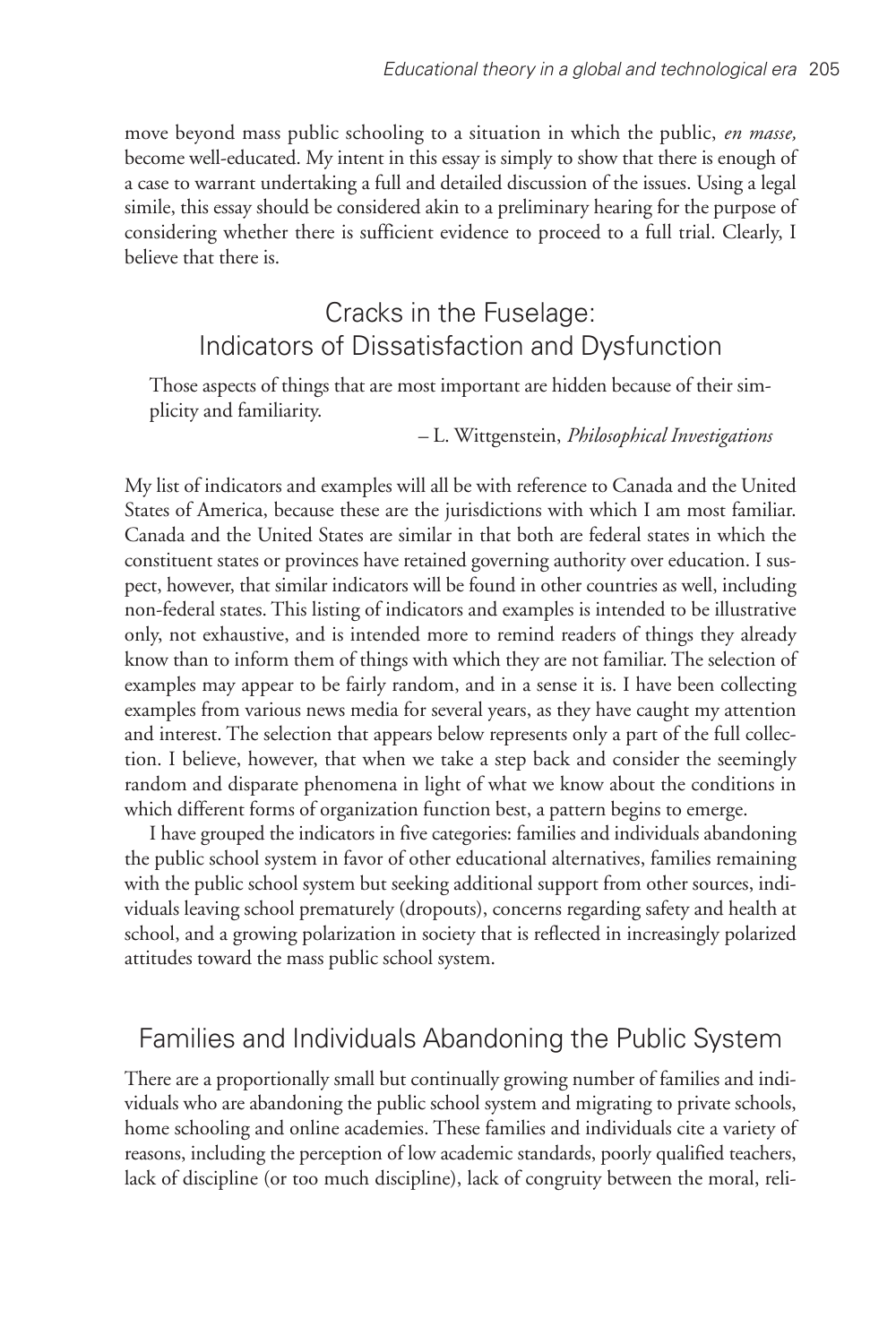gious, ideological and/or political values espoused by the family and those promulgated by the school, as well as unsafe conditions at the school, including both the possibility of physical violence and health hazards such as asbestos dust and mold in old school buildings and portable classrooms.

- Example: in the Province of Ontario, Canada, between 1996 and 2004, the number of children attending private schools increased by 40 per cent. 1
- In Canada, an estimated 2,000 children were being home schooled in 1979. By 1996, this estimated had grown to 17,523, though home schooling associations claimed a much higher total of between 30,000 and 40,000. An estimate published in 2000 put the figure at more than 80,000. In the United States, data published by the National Center for Education Statistics (1999) estimated the number of homeschooled students at 850,000, or 1.7 percent of the total student population. 2
- Example: the Ontario provincial Education Quality and Accountability Office implemented a standardized grade 10 literacy test in the 2000-2001 school year. The failure rate was nearly one-third. Sixty-nine per cent of girls passed both the reading and writing components, compared to only 55 per cent of boys. <sup>3</sup> The results jumped to 75 per cent for girls and 68 per cent for boys for the October 2002 testing, perhaps because teachers had gained some familiarity with the test. By the March 2007 testing, the success rate for girls had risen to 87 per cent, and for boys to 80 percent. This represented an overall increase of 12% in the success rate between October 2002 and March 2007, but the gender gap in favor of girls has remained constant at 7 per cent since 2002. 4
- Example: Statistics Canada recently reported that girls are outperforming boys in key skills by age five. The boys, apparently, are not yet ready for school at this age and have different learning styles. Family income and household environment are also key factors in readiness for learning. <sup>5</sup> Some teachers say they are beginning to change the way they teach five year old boys. 6
- Example: the most recent report of the U.S National Assessment of Educational Progress for grade 12 reading and mathematics (the survey was done in 2005) found that only 35 per cent of the representative sample of 21,000 students from 900 schools across the country were "proficient" in reading, down from 40 per cent in 1992. In the context of the study, "proficient" means competence at or above the eighth grade level. Twenty-seven per cent were found to be functionally illiterate. In math, only 23 per cent performed at or above the proficient level. 7

# Families Seeking Additional Support

There are a growing number of families who remain with the public schools, but who patronize an also growing number of commercial, after-school tutoring services, including well-organized and advertised store-front franchise organizations.

• Example: In Kingston, Ontario, the small city of 116,000 where I live, there are currently three franchised tutoring schools in operation, plus two or three more local operations.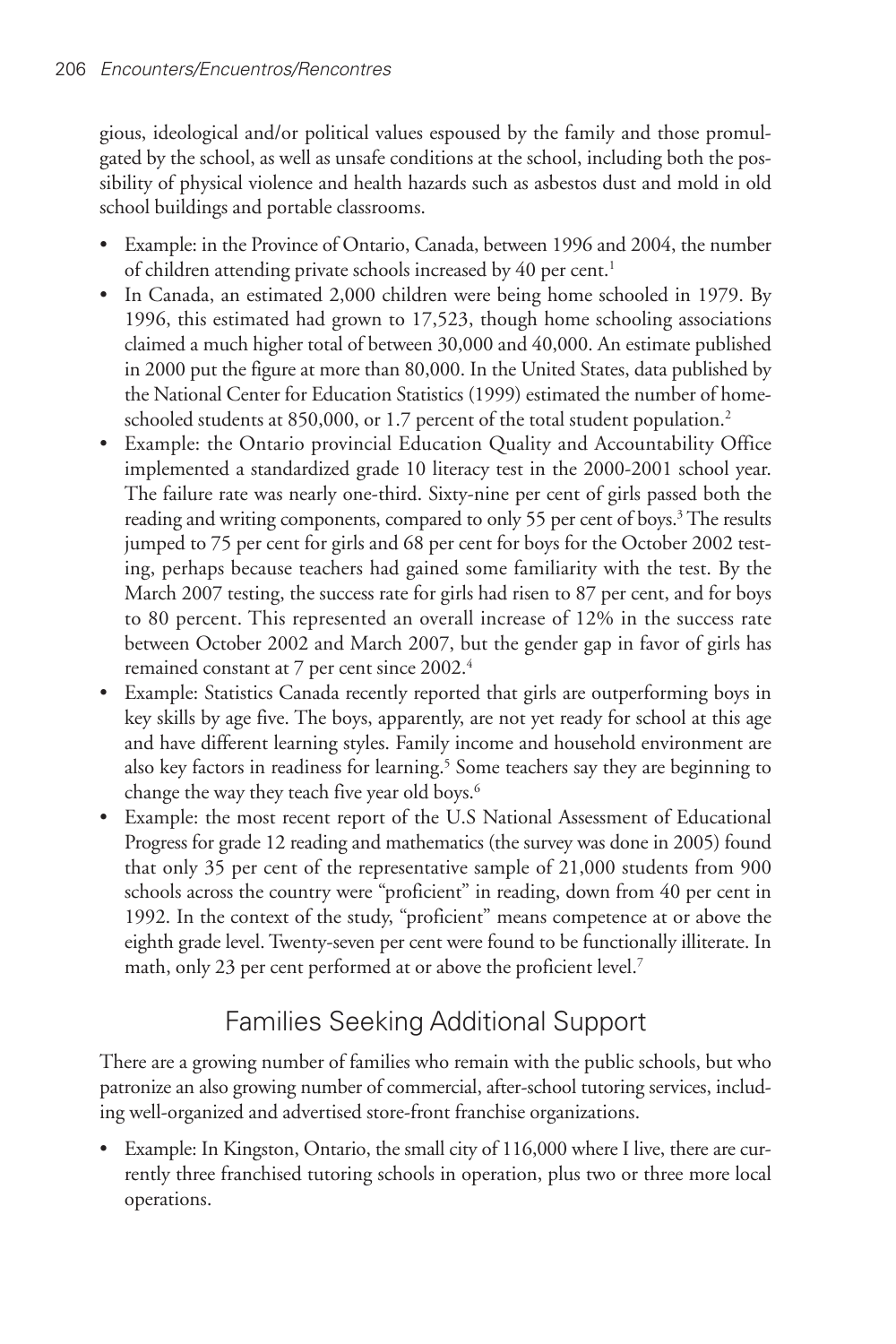# Early School Leavers (Dropouts)

The numbers of students leaving secondary school before graduation include disproportionately high numbers of boys, rural students, aboriginal students and possibly other identifiable groups as well.

- Example: in Canada, the proportion of dropouts who are male increased from 58 per cent in 1990-91 to 64 per cent in 2004-2005, not because more boys are dropping out, but because fewer girls are. 8
- Example: prior to the introduction of a new curriculum in 1998, the high school graduation rate in Ontario was 78 per cent. By 2004, after the introduction of the new curriculum and apparently as a result of it, the graduation rate had declined to 68 percent. <sup>9</sup> In October 2003, the Liberal Party of Ontario's winning election platform and subsequent "throne speech" (the formal announcement of the government's legislative agenda for the parliamentary session) included a proposal to lower the number of dropouts by increasing the legal dropout age from 16 to 18. Recent developments in connection with this policy have included, among other things, plans to expand work experience programs for secondary school credits and more remedial assistance, especially in reading and mathematics.<sup>10</sup>
- We know that a substantial proportion of early school leavers are of above average intelligence.

# Safety and Health at School

Wide-spread concerns about safety at school include, but are not limited to, bullying, theft, assault, sexual assault (by both teachers, other students and intruders), violence relating to the buying and selling of drugs, gang activity, kidnapping by non-custodial parents, random attacks by lone shooters and the possibility of terrorist attacks on schools. These concerns have led to, among other initiatives, the imposition of "zero tolerance" policies in many jurisdictions, the introduction of "lockdown" drills, and requirements for criminal records checks for teachers, staff and frequent visitors.

- Example: In the United States, a major report has been presented to the House Homeland Security Committee regarding the readiness of schools in all 50 states to deal with cases of full-scale terrorist attack, natural disaster or biohazard emergency.
- Example: many schools have instituted anti-bullying programs, and some have enacted dress codes that forbid the wearing of gang 'colors'. (I recently read a report of one study that found a particular anti-bullying program actually led to an increase in bullying behavior. Unfortunately, I have lost the reference.)
- Example: some of the results of zero tolerance policies can only be described as bizarre. One six year old child was suspended for bringing a plastic knife to school to cut cookies at lunch time. Another six year old boy was suspended for alleged sexual harassment. <sup>11</sup> These are not isolated examples.
- Example: In Toronto, Ontario, the number of student suspensions rose from 17,371 in 2000-2001, before the introduction of the provincial 'safe schools' policy,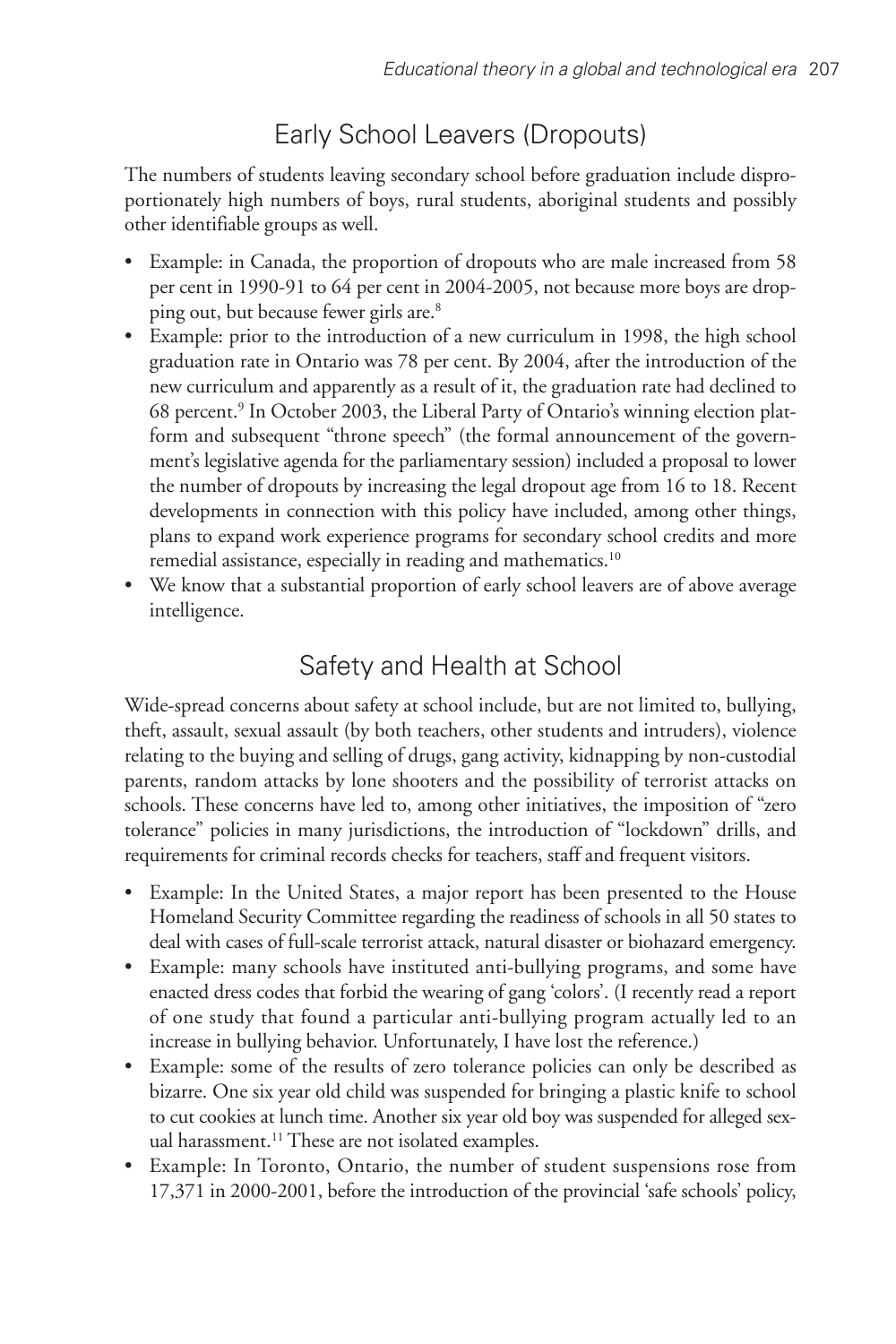to 24,238 in 2001-2002, after the implementation of the policy, an increase of about 40 per cent. 12

### Growing Polarization

There is yet another indicator that I believe is very significant, but more difficult to illustrate. It is what I perceive to be a growing polarization of opinion and hardening of attitudes in society generally. This polarization is reflected in attitudes toward the public school system, especially with regard to the question of which moral, religious, ideological and political values should be espoused and promulgated by the schools. The indicator is not just the number of people who hold differing views, but the growing militancy with which they hold those views, on both ends of the political continuum. Perhaps this growing unwillingness to compromise, to find common ground, is best illustrated by a still small but growing number of private, usually not-for-profit organizations that are willing to help aggrieved families and individuals finance and mount legal challenges against their schools and school officials. At one time we thought that the common experience of the public school would bring us all together as a community, but this assumes a certain level of coherence in society to start with. When litigants walk into court, notions of community fly out the window and it becomes "us against them." In reporting such incidents, the news media usually use the language of victory, of winner and loser. The social fallout may be with us for decades.

On the basis of these indicators, it seems clear that while our schools are working for some people, perhaps even most, there is a substantial portion of the population for which mass public schooling, as we know it, is not working well, or not working at all. In a way, mass public schooling is rather like mass public transit: it picks up a lot of people somewhere in the neighborhood where they are and drops them off somewhere in the neighborhood where they want to go. It is a bit slow because of the many stops along the way, and only by chance or good planning in terms of choice of residence and employment locations does any individual get door-to-door service. Many people can't really benefit from it, because it doesn't run close enough to their neighborhood.

It is not that we do not recognize that there are problems. We do, and well-intentioned people are seriously trying to solve them, but we are trying to solve them with the wrong tools: with increasingly bureaucratic solutions at a time when the bureaucratic approach is counter-indicated.

#### Industrial Schools in a Post-Industrial Age

They can have any color they want, as long as it's black.

– Henry Ford, American industrialist

Mass public schooling, as we know it, is a product (dare I say a relic?) of the industrial age and is becoming increasingly anachronistic in the post-industrial era. In his analysis of the cultural "code" underlying industrialism, Toffler (1980) identified six key values that influenced (and continue to influence) virtually every aspect of industrial soci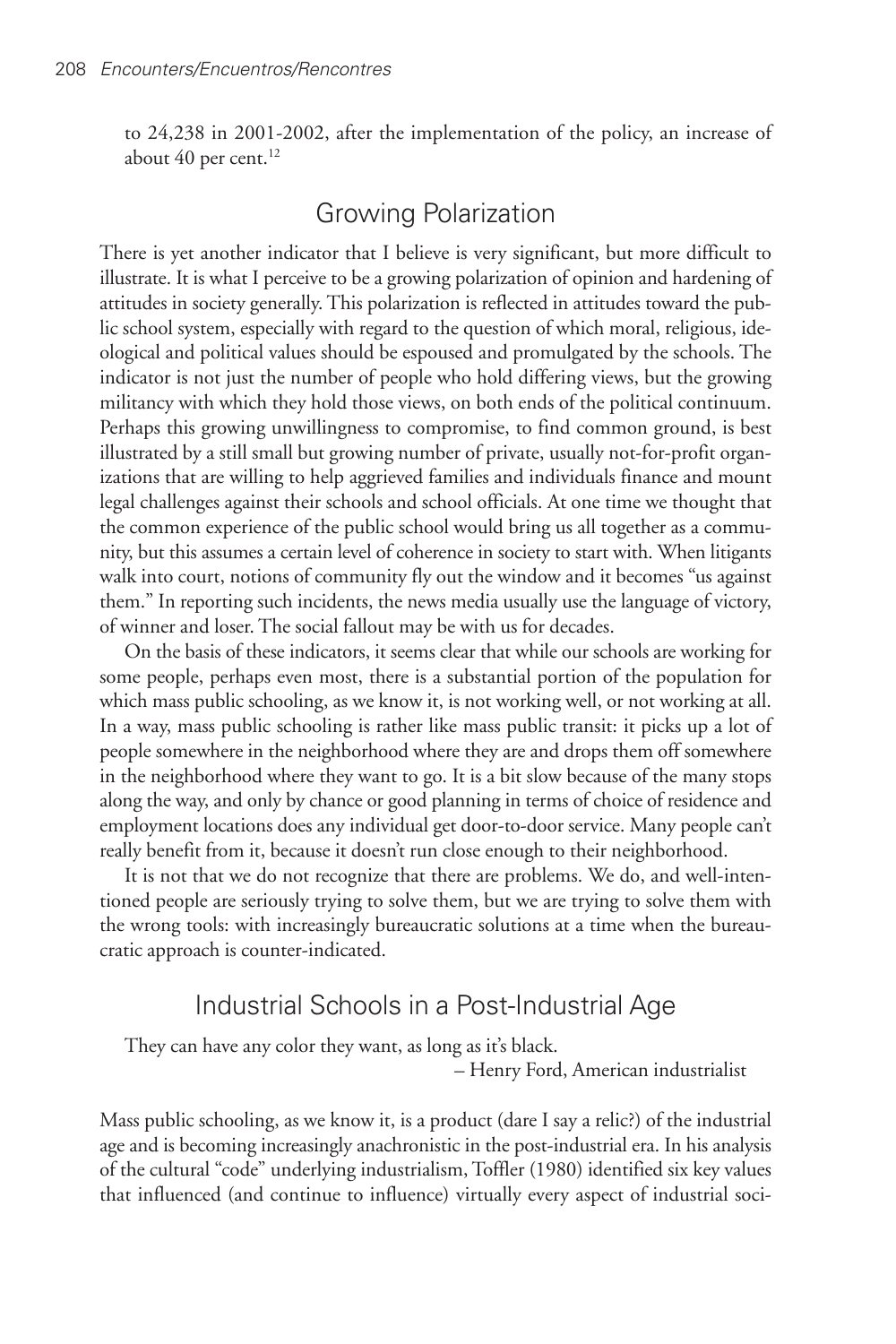eties, including schools, as follows. I will explain what each term means, and suggest one or two ways in which it has influenced thinking about schools.

- *Standardization* of process and product, with whatever identical "widgets"13 being produced having interchangeable parts. All students should go through the same process, study identical or at least similar curricula at the same age and come out thinking and acting pretty much the same. We call it "socialization." The secondary school graduation diploma should indicate that graduates have achieved a standard repertoire of facts, skills and attitudes.
- *Specialization,* meaning division of labor, with each job being done by a specialist. Instead of the one-room school, we developed the multi-room, multi-grade school with teachers who specialized in a particular grade level or a particular subject. There are other specialists, too, such as department heads, principals and vice-principals, superintendents, subject consultants, guidance counselors, secretaries, custodians, and so on.
- *Synchronization.* Factory workers start and end their work day when the whistle blows. Be there, and be on time. The school day begins, ends, and students move from class to class when the bell rings. Be there, and be on time. Take your vacations when everyone else does.
- *Concentration* of people, facilities and resources. Mass production required machines and large numbers of workers to come together in the same physical location. The internal combustion engine made school buses and hence the concentration of students and teachers at large consolidated schools possible. Children now commute long distances to school, some up to an hour and one-half one way.
- *Maximization* means "bigger is better," often for its own sake. Schools are bigger than ever before. We rationalize this with narratives about economies of scale and how more students in a single, bigger school make possible a broader range of course offerings and learning resources than are possible in smaller schools.
- *Centralization* of power. The centralization of power in the industrial bureaucracy is symbolized by the pyramidal organization chart. The history of public schooling over the past century and more has been one of increasing centralization of power at the state or provincial level. We are now hearing frequent suggestions that effective control of the curriculum, if not the school system itself, should be moved to the federal level. Federal governments are eager to influence schools by providing federal funds.

Callahan (1962) has documented in excruciating detail the eagerness with which American school administrators adopted the principles of the "scientific management" movement in the early 1900's, including the key principle of "one best way," which is that we must find the single, most efficient method of accomplishing any task, and then implement this method without deviation, by compulsion if need be. Canadian school administrators got on the same bandwagon. But it wasn't just industrial values and methods that were adopted by the schools. Many school trustees and their communities were especially proud of their big, new school buildings that were designed even to look like factories.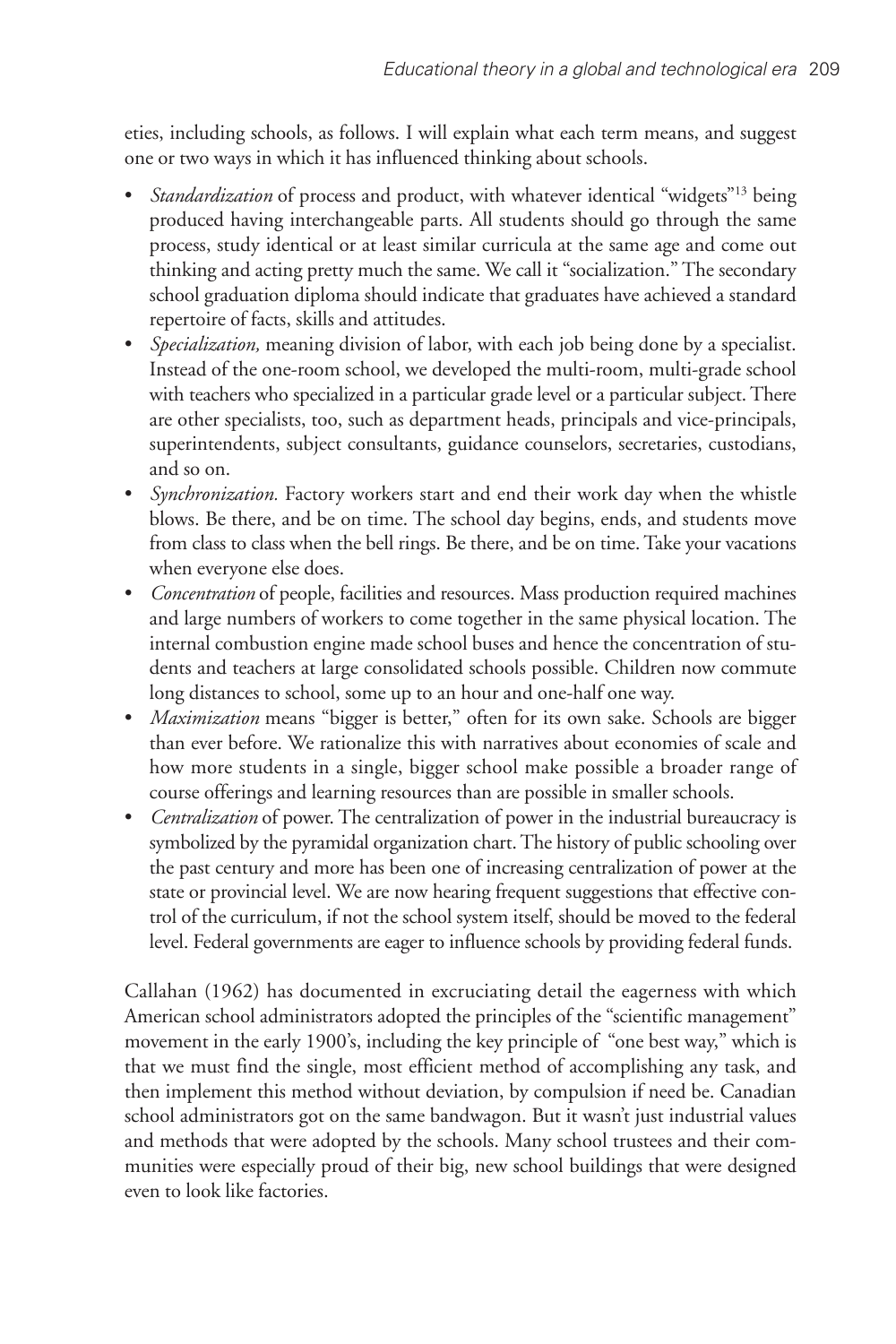The real metaphor of mass public schooling is not the teacher as lighter of fires, or the teacher as planter and nurturer of beautiful flowers. It is the school as factory, the teacher as production worker.

### Bureaucratic Schools in the Still-Bureaucratic Age

The bureaucracy is like a big, old whale that has been washed up on the beach. It needs to be put back in the water, so you get everybody out and you go down to the beach and push on the whale. You push and push for all you're worth, but your arms just sink into the blubber up to your armpits and the whale doesn't move.

– D.K., retired federal civil servant 14

The great empires of the past all had bureaucracies of one kind or another. Max Weber of Germany is usually credited as the great exponent of the bureaucratic form of organization in present age, but his writings were not translated into English until the 1930's. Some have suggested that because of the intervention of World War II, people in the English-speaking countries didn't have time to think about Weber's writings much until the post-war period. This may help explain why, in Canada and the United States, bureaucratization of the school system really began to escalate during the postwar period. The concepts of bureaucracy mesh very well with the code of industrialism and the scientific management principle of "one best way."

It is important to note in passing that while large organizations are often bureaucratic, size alone does not make an organization a bureaucracy. Some very large organizations are not very bureaucratic, and some small organizations can be very bureaucratic. Though bureaucracies tend to become rigid, it is probably best not to think about "bureaucracy" as a rigid category into which organizations either fit or do not. Instead, it is probably more helpful to think in terms of a hypothetical scale for measuring the degree to which an organization is more or less bureaucratic in nature.

So far as public social agencies (including schools) are concerned, we must consider that there are three fundamental principles underlying and rationalizing the use of the bureaucratic form of organization, as follows.

- Clients must be able to expect to be treated fairly. In other words, people in the same situation, or presenting the same set of circumstances should be treated the same way. This implies that decisions will be made on the basis of law, policy and precedent, rather than arbitrarily or at the whim and pleasure of the officers, administrators or teachers of the system. Clients may or may not have some choice available.
- Clients must be able to expect that their case will be dealt with by officers, who have a high level of competence and expertise at their jobs. Competence is typically developed and/or demonstrated either through lengthy formal training, a lengthy internship or apprenticeship, the passing of rigorous examinations, or some combination of these. Whatever the means of demonstrating competence, the criteria should be related to the tasks of the position. It has been observed that the continued use of classical examinations for entry into the bureaucracy, long after they ceased to be relevant, contributed to the overthrow of imperial China.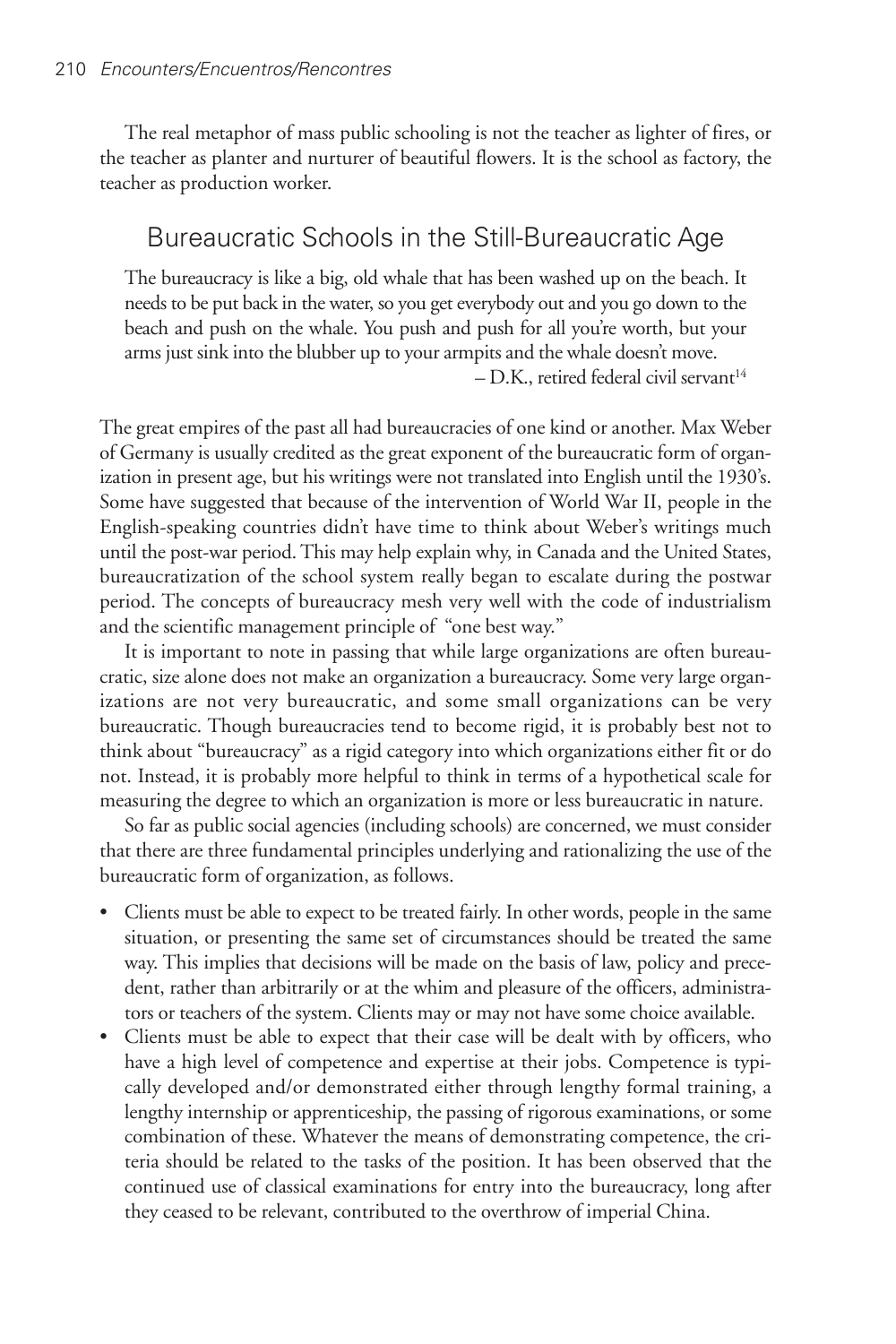• Clients should be able to expect that their cases will be handled in a timely and efficient manner.

Few would object to these three principles: fairness, competence and timeliness. Indeed, a large proportion of complaints about bureaucratic agencies are based on the perceived failure of a given agency with regard to one or more of these three principles. "I wasn't treated fairly," or "Those people are incompetent," or "It has been months and I haven't heard back from them yet." The irony is that to the extent that the agency is, in fact, unfair, staffed by incompetent people, or inefficient in dealing with cases in a timely manner, the complaint is not really about too much bureaucracy, but about the agency failing to meet the bureaucratic standard.

Beyond these underlying principles, there are a number of additional elements in the definition of bureaucracy. A discussion of these elements may be found in most comprehensive textbooks written for introductory survey courses on organization theory. <sup>15</sup> Among these there are two additional elements of the definition that are particularly relevant to this discussion: a clear and explicit statement of organizational purposes and goals, and the technical competence of each member of the organization. <sup>16</sup> I will also discuss briefly the way in which the use of the age-grade cohort as an organizing principle for schools violates the expectation of fairness. And finally in this section I will attempt to summarize briefly what we know about the kinds of situations in which the bureaucratic form will work well, and the kinds of situations in which it works poorly. The latter point is central to this entire discussion.

#### Clear and Explicit Purposes and Goals

The definition of bureaucracy includes a requirement for a clear and explicit statement of organizational purposes and goals.The province of Ontario, the jurisdiction in which I reside, has no such statement for its public school system. At least, I have not been able to find one in either the Education Act, the basic governing document of the system, or on the Ministry of Education's web site, the places one would most likely expect to find it. I suspect most jurisdictions in Canada and the United States are in a similar situation. <sup>17</sup> Not only is there no such statement, there is no tacit agreement either.

There *are* many such statements promulgated by individuals and organizations, but they are private views, not official statements of the system. Some want the schools to be the repository and conduit of traditional morals and values. Others want the schools to build a new social order. <sup>18</sup> Some want schools to focus on preparing students for employment. Others want schools to prepare students to be active participants in a free society. Neo-conservative and neo-liberal governments want the focus to be on measurable outcomes: higher test scores, more graduates, fewer dropouts, while teachers want the focus to be on the process of schooling. Some want the schools to be the main agent of socialization, hence to encourage convergent thinking. Others want schools to encourage critical thinking and/or divergent thinking and innovation. And because the schools can deliver a captive audience, virtually everybody wants to use the schools to propagandize their particular vision.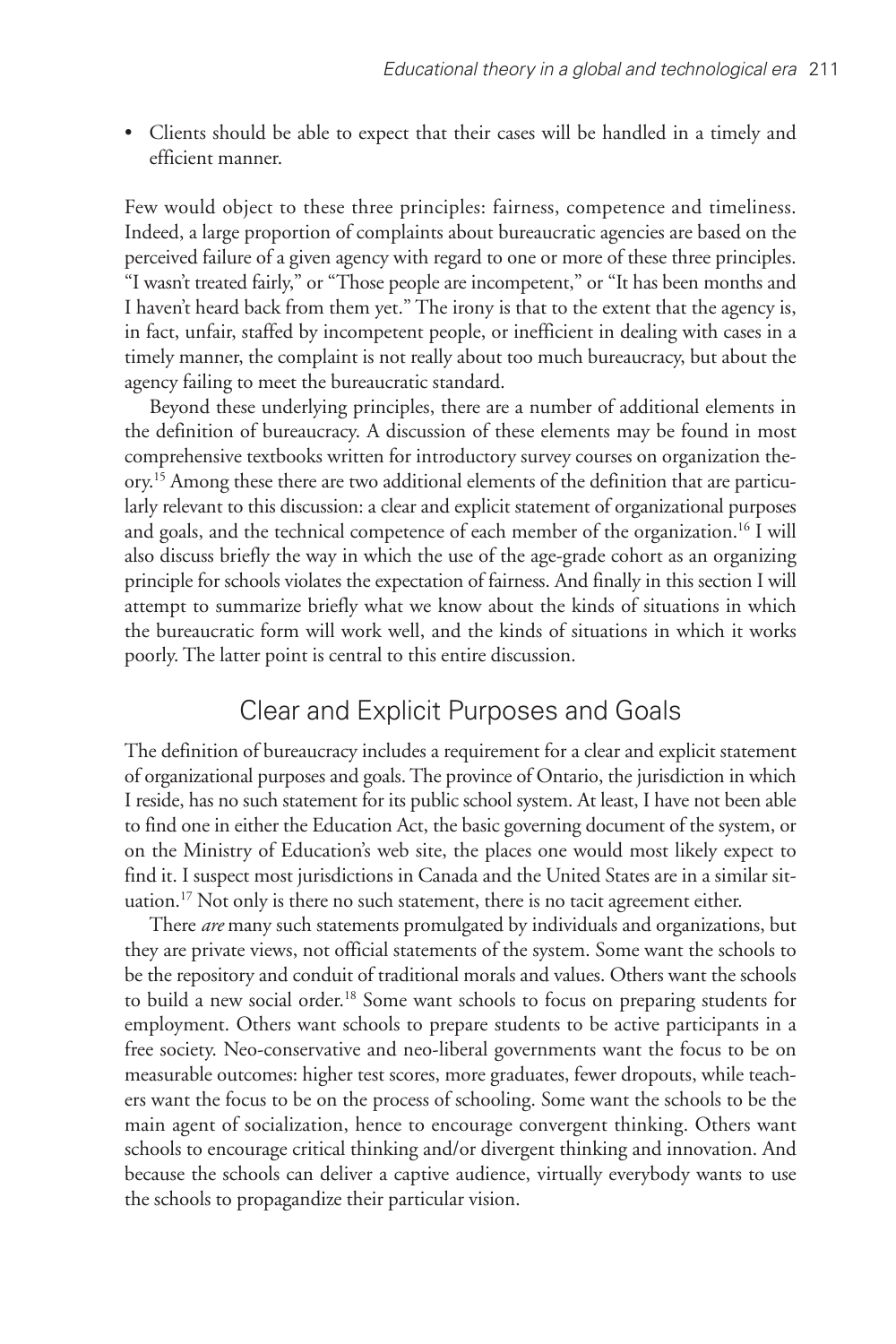Without an officially accepted statement of goals and purposes the system is rudderless and vulnerable to educational fads and fashions, to political pressure groups, and to the needs of every newly elected government that wishes to leave its mark on the system for political points. This contributes to the shifting, dynamic type of situation in which the bureaucratic form of organization does not perform well, as will be discussed below.

# Teacher Competence

Having been associate dean of an Ontario Faculty of Education, responsible for the day-to-day management of its Bachelor of Education program for many years, I am painfully aware that the time allotted to initial teacher preparation in Ontario (an eight month program after a previous Arts or Science bachelor degree) is woefully inadequate to prepare new teachers for the realities of today's classroom. I cannot speak authoritatively about other jurisdictions in this regard, but I strongly suspect that the high rates of turnover in the United States among new teachers in their first five years of teaching are at least in part the result of inadequate initial preparation. Teachers who are inadequately prepared cannot serve their students well. I have written about this point elsewhere, and will not belabor it here.

# The Age-Grade Cohort

The practice of using age-grade cohorts (having children start school and proceed from grade to grade on the basis of age, rather than on the basis of readiness to learn and mastery of the curriculum) is fundamentally flawed. We have known this for decades, but have done nothing about it. We know, for example, that boys are ready to learn at a different age, on average, than girls, and that in general a different style of teaching works better for them. The concept of the "bell curve" or "normal distribution" also tells us that at any given age level some children, both male and female, will be ready and capable of learning the materials presented in the grade level associated with their age within the allotted time, while others will not, and still others will be capable of working at a level beyond that grade. In essence, we are asking and expecting some children to learn things of which they are not yet capable and compounding the shortfall from year to year. We are asking others to accept boredom throughout their school careers. This practice is the shame of mass public schooling, and is a flagrant violation of the bureaucratic principle of fairness.

# Variables Affecting the Performance of Bureaucracies

The bureaucratic form can be very effective and efficient in certain kinds of situations, much less so in others.There are two key variables at play. One is the degree of change in the environment in which the organization operates: is the environment stable with relatively little change? Or shifting and dynamic with much change?The other is the degree of homogeneity in the materials or clients the organization processes: is the organization dealing with a population of clients that are homogenous? Or heterogeneous? The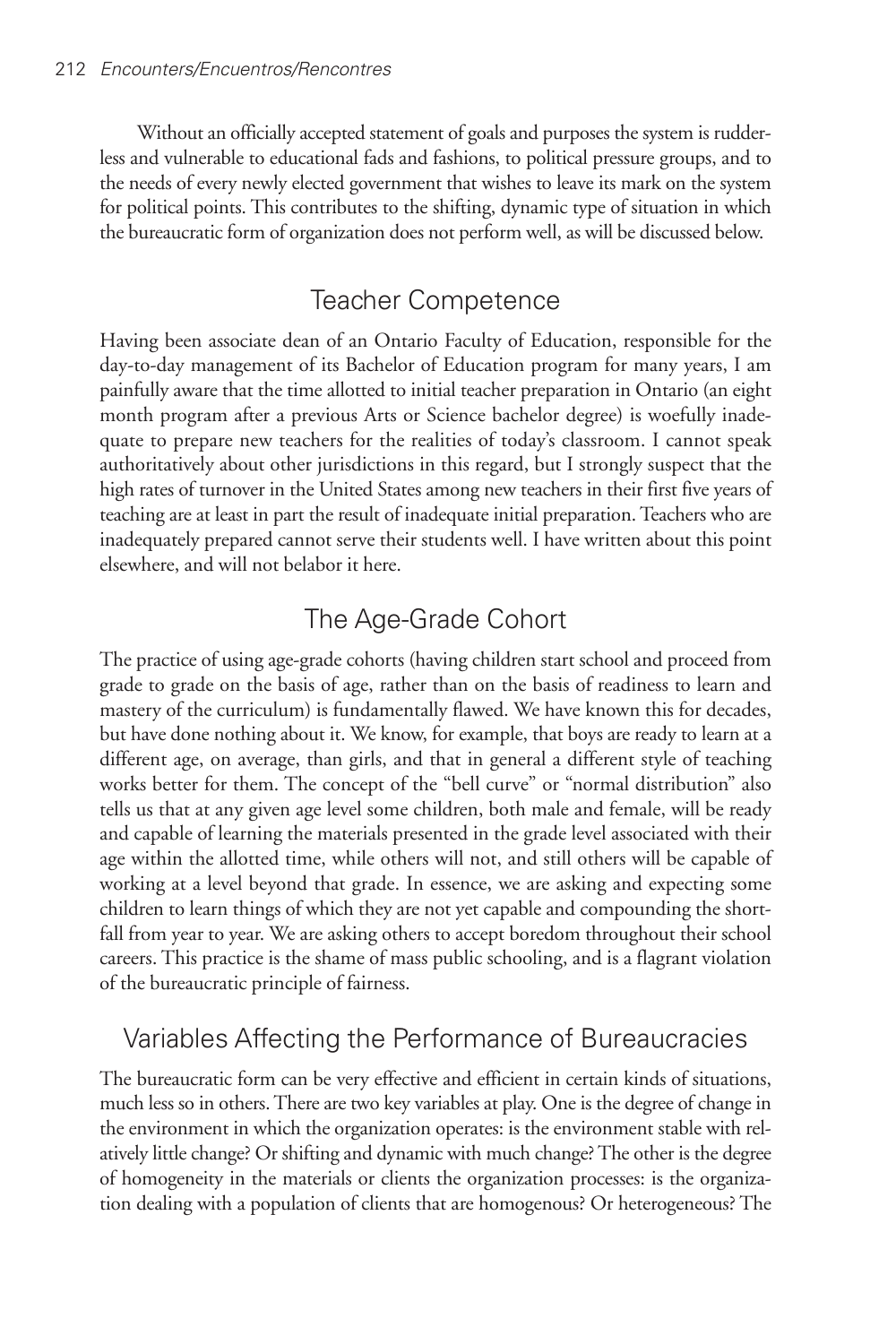interplay between these two factors helps determine the kind of organizational form that is likely to be most appropriate and effective in a given situation, as explained briefly below and summarized in Figure 1. Note that variations in each of the two factors should be considered as being distributed along a continuum, rather than as falling into discrete categories. For the sake of analysis, however, they are often presented as if the two ends of each continuum were categorical, creating a matrix with four quadrants. Figure 1 is adapted from Mintzberg (1983, p.144) and Hodge and Anthony (1991, p.131).

Quadrant 1 (in Figure 1) represents the combination of a stable environment with a clientele that is homogenous. This situation calls for a centralized, bureaucratic structure of low complexity. The emphasis is on the standardization of work processes, and on rules.

Quadrant 2 represents the combination of a shifting, dynamic environment with a clientele that is homogenous. This situation calls for an organizational structure of medium complexity with some decentralization. There is direct supervision of workers, but the emphasis is on planning.

Quadrant 3 represents the combination of a stable environment with a heterogeneous clientele. This situation calls for a decentralized structure of greater complexity that is tending less toward the bureaucratic organizational structure and more toward the organic (i.e., non-bureaucratic). The emphasis is on standardization of skills in the workforce, and on rules.

Quadrant 4 represents the combination of a shifting, dynamic environment with a heterogeneous clientele. This situation requires a very decentralized, organic organizational structure. Mutual adjustment, rather than rules, is the main coordinating mechanism, and the emphasis is on planning.

Hodge and Anthony summarize with two general principles:

- 1 The more homogenous and stable the task environment, the less the need for organizational complexity and the greater the use of rule making.
- 2 The more heterogeneous and shifting the task environment, the greater the organizational complexity, planning and decentralization. (1991, p. 131)

In the early part of the twentieth century, perhaps even into the 1950's and 1960's, in most jurisdictions in Canada and the United States, the environment in which mass public schooling operated could probably have been described as relatively stable, and the student-body as relatively homogenous. Then came the baby boom, the baby bust, the echo boom, bilingualism and biculturalism, radical shifts in immigration policies and migration patterns, multiculturalism, globalization, satellite telecommunications, desktop computers more powerful than the early computers that filled rooms, the internet and the World Wide Web, mainstreaming and special education, post-modernism and moral relativism, the decline of industrialism in the west, the rise of knowledge workers, concerns about climate change, and on and on. Toffler, in *Future Shock* (1970), documented what he considered at that time to be evidence of overwhelming change occurring at an accelerating rate. Of course, from his vantage point in 1970, he was not yet aware of the continuing, tumultuous change of the last three and one-half decades since his book was published.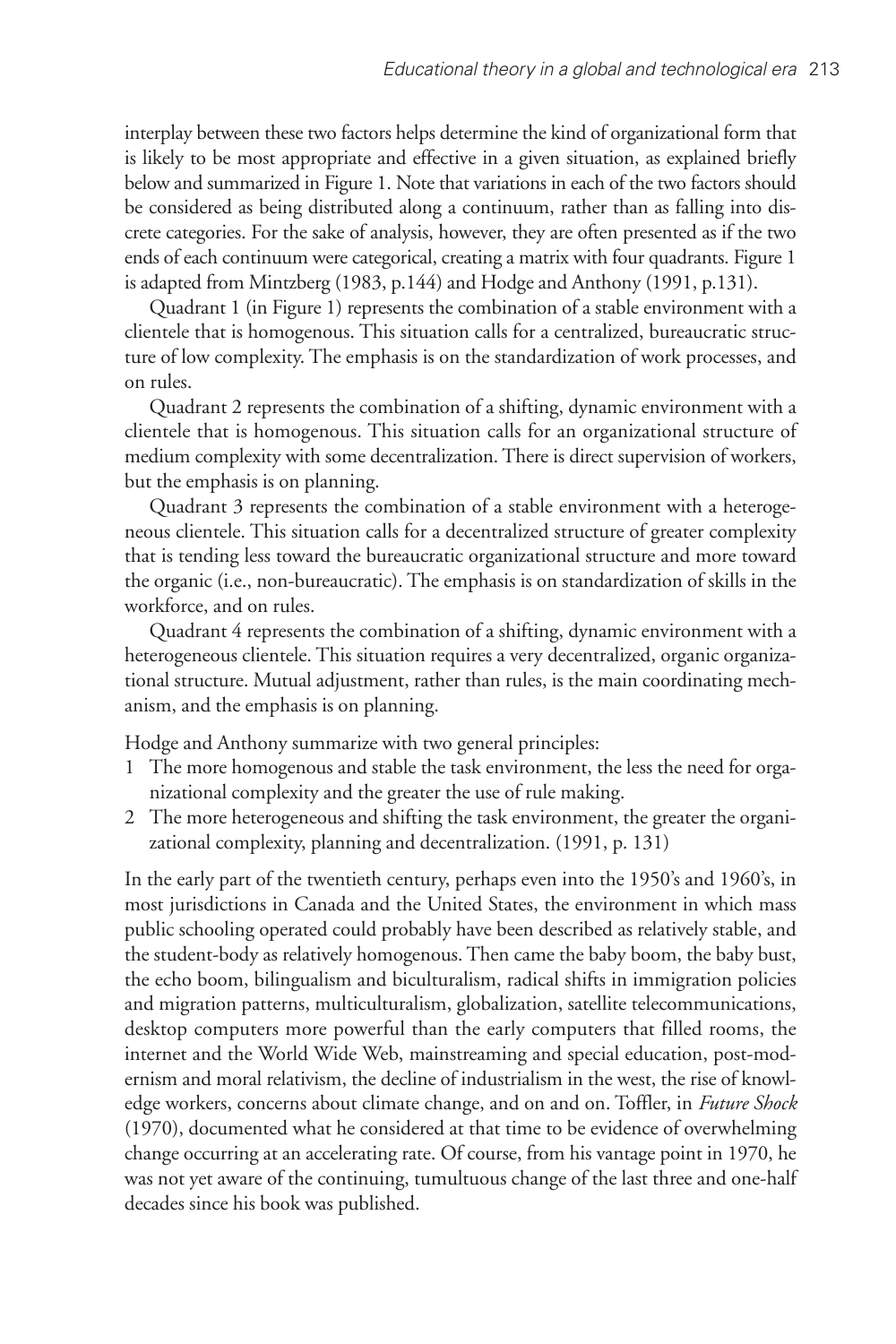| Degree of sameness<br>in the environment | Degree of change (uncertainty) in the environment                                                                              |                                                                                                                         |
|------------------------------------------|--------------------------------------------------------------------------------------------------------------------------------|-------------------------------------------------------------------------------------------------------------------------|
|                                          | Stable                                                                                                                         | Shifting, dynamic                                                                                                       |
| Homogenous, simple                       | Quadrant 1<br>Bureaucratic<br>Low complexity<br>Centralization<br>Emphasis on rules<br>Standardization of<br>work processes    | Ouadrant 2<br>Organic<br>Medium complexity<br>Decentralization<br>Emphasis on planning<br>Direct supervision of workers |
| Heterogeneous, complex                   | Quadrant 3<br>Bureaucratic<br>Greater complexity<br>Home unit specialization<br>Emphasis on rules<br>Standardization of skills | Quadrant 4<br>Organic<br>Most complex<br>Much decentralization<br>Emphasis on planning<br>Mutual adjustment             |

#### **Figure 1 An organizational type for each of four environments**

Source: Figure 1 is adapted from Mintzberg (1983, p.144) and Hodge and Anthony (1991, p.131).

My point is that many, if not most, mass public school systems in Canada and the United States are still using a bureaucratic form of organization appropriate for a quadrant 1 situation (a stable environment and a fairly homogeneous student body), when in fact they are in a quadrant 4 situation (a shifting, dynamic environment and a heterogeneous student body).

If we are in a quadrant 4 situation, as I believe we are, a quadrant 1 style centralized, bureaucratic organization focused on standardization of process and curriculum and relying on policies and rules as the means of coordination is likely to fail, or at the least, not function as effectively as a more appropriate organizational form might. Such an organization simply cannot keep up or cope with the kind of complexity that a Quadrant 4 situation generates. We are seeing the results already in terms of the indicators of dissatisfaction and dysfunction discussed previously.

Mintzberg has enumerated the kinds of dysfunctions that occur in highly formalized organizational structures, and this would include centralized bureaucracies such as our public school systems. Alluding to Argyris, Bennis, Likert and McGregor, all wellknown names in the study of organizations, he comments: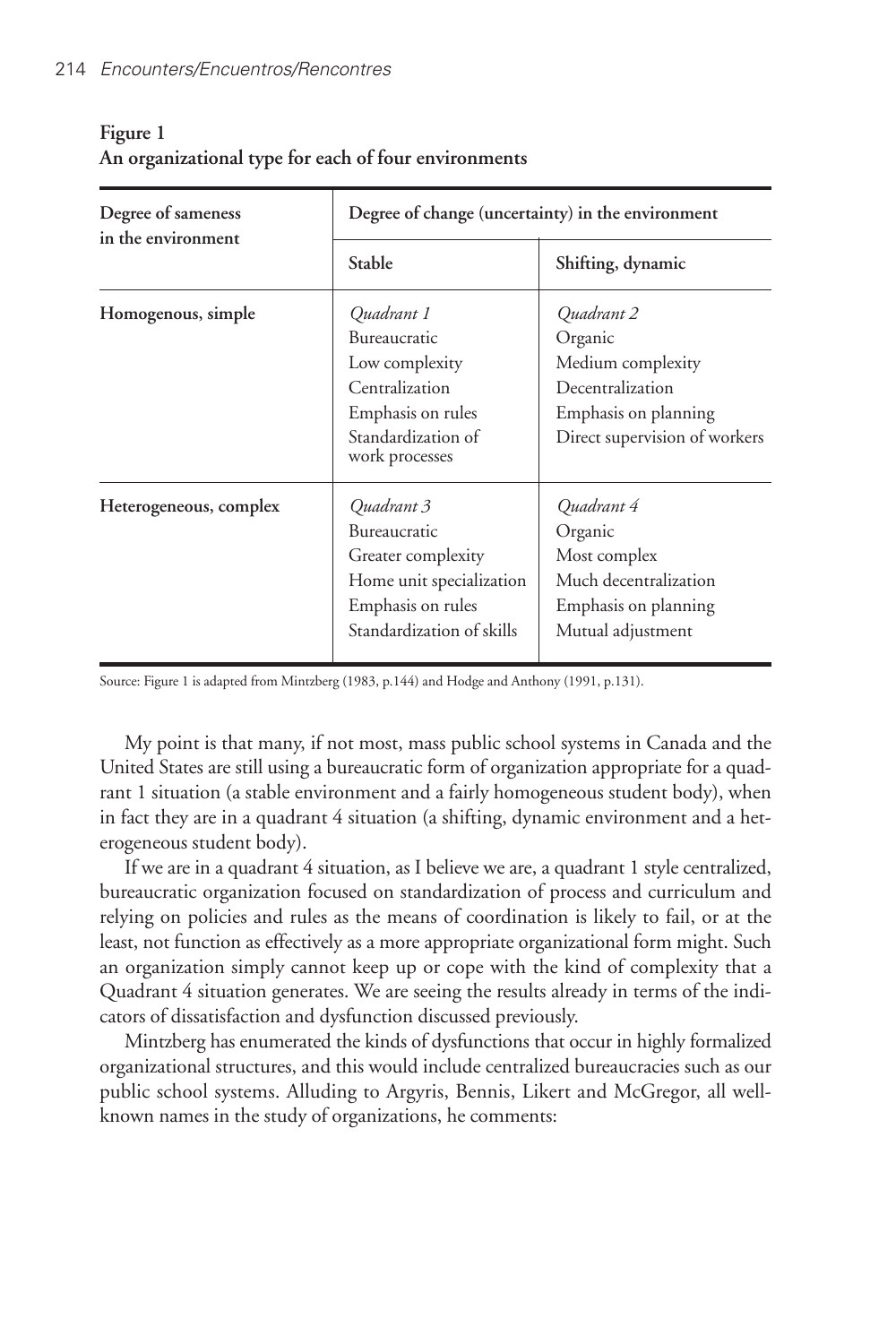They pointed out man's inherent propensity to resist formalization, and impersonalization, and they showed the organizational "pathologies" that result from excesses in this direction. The dysfunctional consequences take various forms: the ossification of behavior, with the automatic rejection of all innovative ideas, the mistreatment of clients, increases in absenteeism, high turnover, strikes, and sometimes the subversion of the operation (1983, pp. 36-37).

If the reader will compare Mintzberg's list of dysfunctions with the catalogue of dissatisfactions and dysfunctions cited earlier in this essay, it will be easy for the reader to see many connections. Certainly the refusal to move from age-based cohorts to some other system when the evidence of their malfunction is clear represents ossification of behavior and rejection of innovative ideas. When a government's first reaction to the dropout problem is to announce plans to make dropping out illegal for two additional years, rather than focusing first on repairing the system, is that not an instance of blaming the victims, of mistreating the clients of the system? If dropping out before graduation is the ultimate form of absenteeism, then absenteeism is certainly evident in the school system. (Dropouts aside, a number of years ago a group of colleagues and I were contracted by the government to do a study of absenteeism in Ontario secondary schools. Whenever we told people about this project, the almost universal first question was, "students or teachers?") Teacher drop-out during the first five years of their careers has been a serious problem in the United States and to a lesser extent in Canada. Teacher strikes have not been common, but there have been a few, including two occasions in Ontario over the last ten years. One occasion was a province-wide, illegal walkout that lasted about two weeks at both the elementary and secondary levels. And on two occasions over the past 10 years, for example, many Ontario secondary school teachers sought, fairly successfully, to subvert the government's legislated intention to eliminate grade 13 by encouraging students to return to school for a thirteenth year anyway. (This effort still continues. This spring, at my son's secondary school graduation ceremony, as each graduate walked across the stage to receive the graduation diploma, the announcer told the audience of the graduate's plans for the next year: post-secondary education, work, travel, etc. The number of graduates planning to return to secondary school an additional year for a "victory lap" was remarkable. And more remarkable, what should have been regarded as a failure of the system and passed over quietly was lauded publicly by the teachers as a positive development.) All of the dysfunctions listed by Mintzberg are present in the mass public school system.

We need to start moving away from the current "one best way" system of mass schooling to a system of de-massified education compatible with quadrant 4, from a centralized bureaucracy to a more decentralized and organic system that offers many options for education, perhaps even including factory schools for those who learn best in that kind of setting. We need to accept, from general systems theory, the concept of "equifinality"– the concept that there are many ways to achieve the desired outcome. 19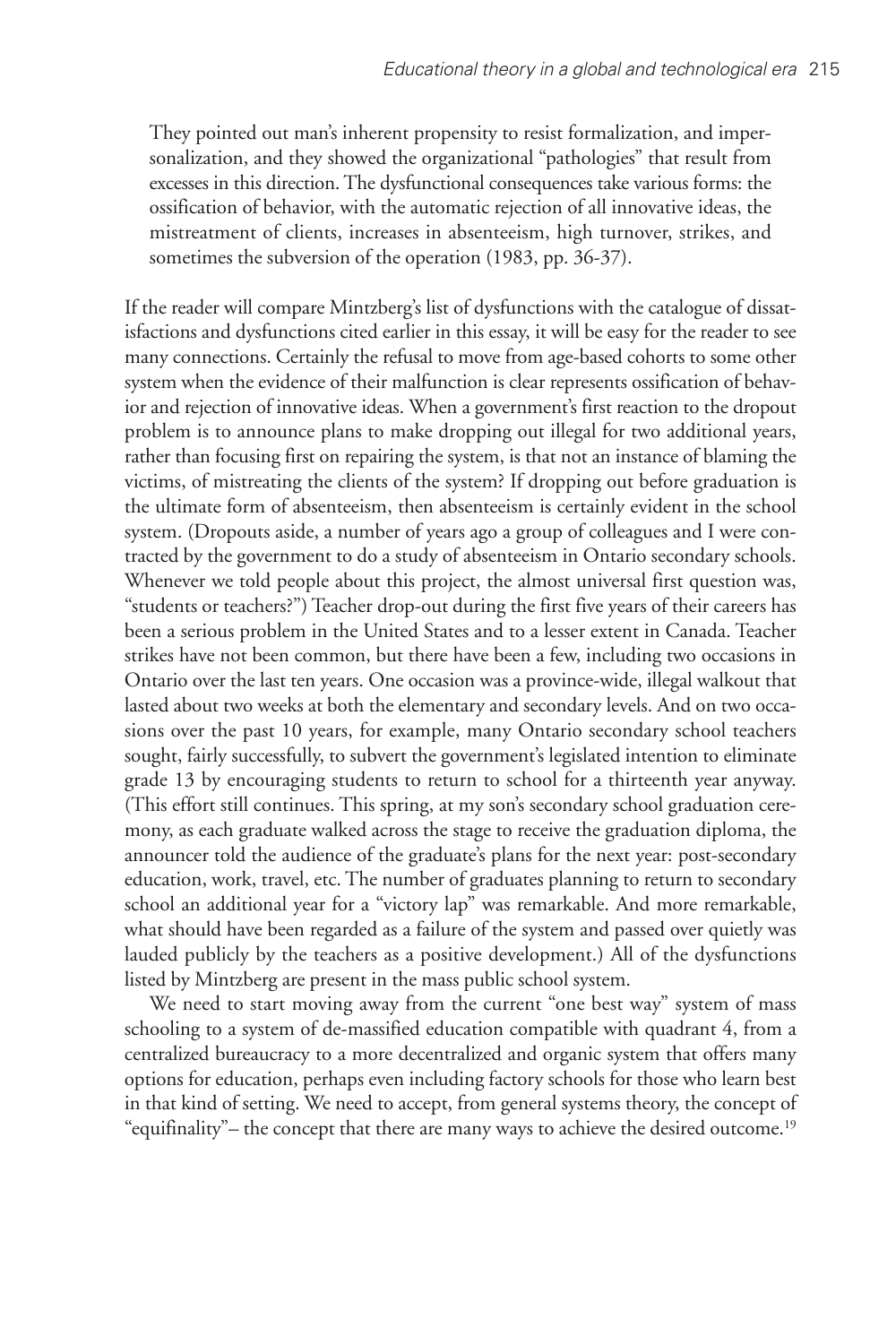## Re-thinking the Relationship Between Education and Schooling

I have never let my schooling interfere with my education. – Mark Twain, American author and satirist

To help facilitate a change in thinking about the way we organize for education, we might do well to begin by changing our thinking about the relationship between education and schooling. At present, we tend to use the words education and schooling interchangeably, as if the two terms were synonymous. They should not be. Education is the goal, the desirable quality that we wish our citizens to attain. Mass public schooling is merely the means, the technology, that we have chosen to use to produce (or evoke, if you prefer) the state of being educated. We could, if we so chose, begin to use different means, different technologies, and different organizational structures instead to produce the state of being educated. Indeed, part of the evidence for the existence of dysfunction in the public school system is the growing number of people who are already opting for other means of achieving education, such as private schools, home schooling and online academies. Some are also promoting plans that would fund individual students by means of vouchers to be used at any school, public or private, rather than funding the system.

I want everyone to be well-educated, because an educated citizenry is the bedrock of a free society, which I value highly. It does not follow, however, that I necessarily want everyone to attend school. Nor does it follow that one *must* attend school to be educated. Indeed, for some people, the technology of schooling impedes the attainment of their education.

We must support publicly-funded experimentation with a wide variety of alternative, innovative methods for achieving education. We need innovations that will lead us away from quadrant 1 organizational forms toward quadrant 4 organizational forms, away from the factory school model of the industrial age toward a variety of approaches to education congruent with the post-industrial age. How can we judge which innovations will move us away from the industrial model of mass schooling toward more appropriate models?

In *Creating a New Civilization: The Politics of the Third Wave*, Alvin and Heidi Toffler propose five principles for a new civilization in the post-industrial world. These principles may be useful in considering a new approach to evaluating proposed innovations in a de-massifying education system appropriate for quadrant 4. Each principle is represented by a question. Along with each question, I will provide a brief quote to indicate the flavor of the principle. Note that in the Tofflers' words the term "Second Wave" refers to the industrial civilization, "Third Wave" refers to the emerging postindustrial civilization.

- *Does it resemble a factory?* If a proposal merely seeks to improve factory-style operations or create a new factory…it is not Third Wave.
- *Does it massify society?* Second Wavers want to retain or restore the mass society.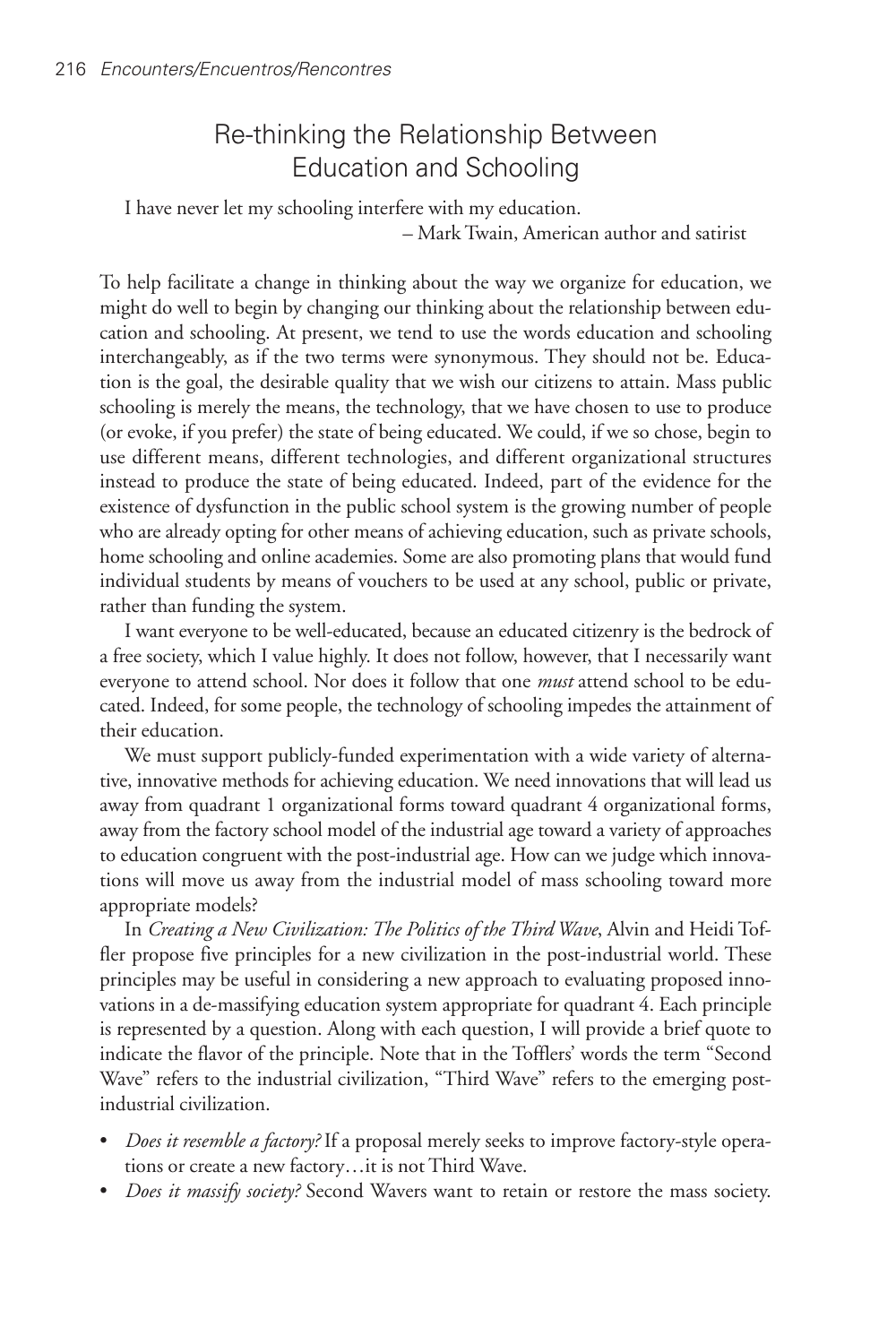Third Wavers want to figure out how to make de-massification work for us.

- *How many eggs in the basket?* Putting eggs in many baskets, instead of all in one, is hardly a new idea, but it is one Second Wavers hate.
- *Is it vertical or virtual?* Second Wave organizations accumulate more and more functions over time and get fat. Third Wave organizations, instead of adding functions, subtract or subcontract them to stay slim. As a result, they outrace the dinosaurs when the Ice Age approaches.
- *Does it empower the home?* The Third Wave empowers the family and the home. It restores many lost functions that once made the home so central to society. An estimated thirty million Americans now do some part of their work at home, often using computers, faxes, and other Third Wave technologies. Many parents are now choosing to home-school their kids, but the real change will come when computerscum-television hit the household and are incorporated into the educational process (1994, pp. 82-88).

# Conclusion

I never ruled Russia; ten thousand clerks ruled Russia.

– Tsar Nicholas II

Though this essay has provided only a brief outline of the argument, I believe it demonstrates the need for a full examination and discussions of the dysfunctions and limitations of bureaucracy for effective education in a dynamic and constantly changing, heterogeneous society such as the one in which we now live. It indicates the nature of the case that has yet to be fully made that other conceptions of education and schooling, as well as other forms or organization for the purpose of achieving an educated society, must be considered. Other views will be welcome. Let's begin the discussion.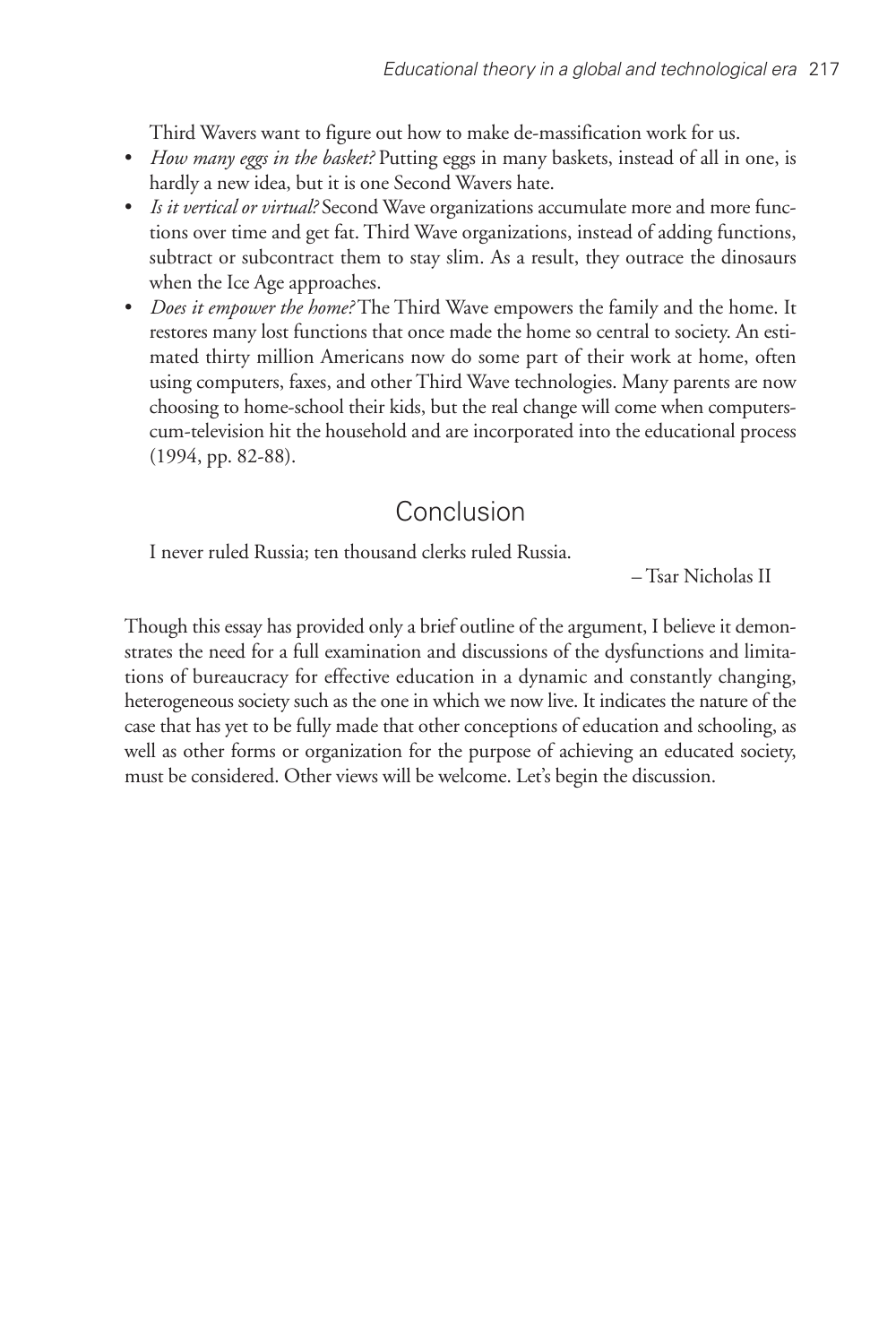### Notes

- 1 Statistics cited 3 May 2004 by Gerard Kennedy, Minister of Education for the Province of Ontario. "Government committed to excellence for students," downloaded from the Government of Ontario web site news page on 13 August 2007. http://ogov.newswire.ca. See also, for example, "Why Some Ontario Parents and Guardians Choose Private Schooling," John Mirski, Master of Education Thesis, Queen's University, Kingston, Ontario, 2005.
- 2 Statistics and studies cited in Basham (2001).<br>3 "Third of students fail test in literacy," Toront.
- 3 "Third of students fail test in literacy," *Toronto Star*, 7 March 2001, p. A1.
- 4 Education Quality and Accountability Office, "Onatrio Student Achievement: EQAO's Provincial Report on the Results of the 2006-2007 Ontario Secondary School Literacy Test," p. 13. Downloaded from the EQAO web page 17 August 2007. http://www.eqao.com .
- 5 "Girls outperforming boys in key skills by age 5, StatCan says," *National Post*, Toronto, Ontario, 28 November 2006, p. A12.
- 6 "Girls beat boys in school readiness," *Toronto Star*, Toronto, Ontario, 28 November 2006, p. A1.
- 7 "The Nation's Report Card: 12th Grade Reading and Mathematics 2005," Executive Summary. NCES number 2007468, release date 22 February 2007. Downloaded 17 August 2007. http://nces.ed.gov/nationsreportcard/ . See also commentary in Canadian edition of *Time*, 25 June 2007.
- 8 "Lessons in Learning: Canada's high-school dropout rates are falling," Canadian Council on Learning, posted 16 December 2005. Downloaded from the Council's web site on 13 August 2007. http://www.ccl-cca.ca
- 9 "Helping students succeed instead of dropping out," News release, Ontario Ministry of Education, 14 October 2005. Downloaded from the Ministry web site news page on 13 August 2007. http://www.edu.gov.on.ca .
- 10 "Ontario Goes Liberal," Canada Online, posted 3 October 2003. Downloaded from the Canada Online web page 13 August 2007. http://canadaonline.about.com/b/a/031568.htm.
- 11 See, for example, "Zero tolerance runs amok," *The Washington Times* web page. Published 18 June 2007. Downloaded 18 June 2007. www.washingtontimes.com . See also, for example, the egregious case of the six year old boy who was suspended for alleged sexual harassment: "Boy, 6, jumps from tub into sexual harassment trouble," *The Canton Repository*, posted 11 May 2000. Downloaded 16 August 2007. http://www.cantonrep.com .
- 12 "Safe Schools Act brings jump in suspensions," *The Kingston Whig-Standard*, Kingston, Ontario, 22 July 2002, p. 11.
- 13 "Widget" is a nonsense term used by professors of management as a generic word meaning products being produced by a factory.
- 14 Personal conversation.
- 15 For example, Hodge and Anthony (1991) p. 326 and following. See also Mintzberg (1983) pp. 35-36.
- 16 Hodge and Anthony, p. 327.
- 17 The previous neo-conservative government of Ontario produced a small leaflet outlining its goals for the system, but this seems to have vanished when the new, neo-liberal government took office in 2003.
- 18 The reference is to Counts (1932).
- 19 Our grandparents would have simply said, "There are many ways to skin a cat." Please excuse the images of violence toward animals that this old adage invokes.